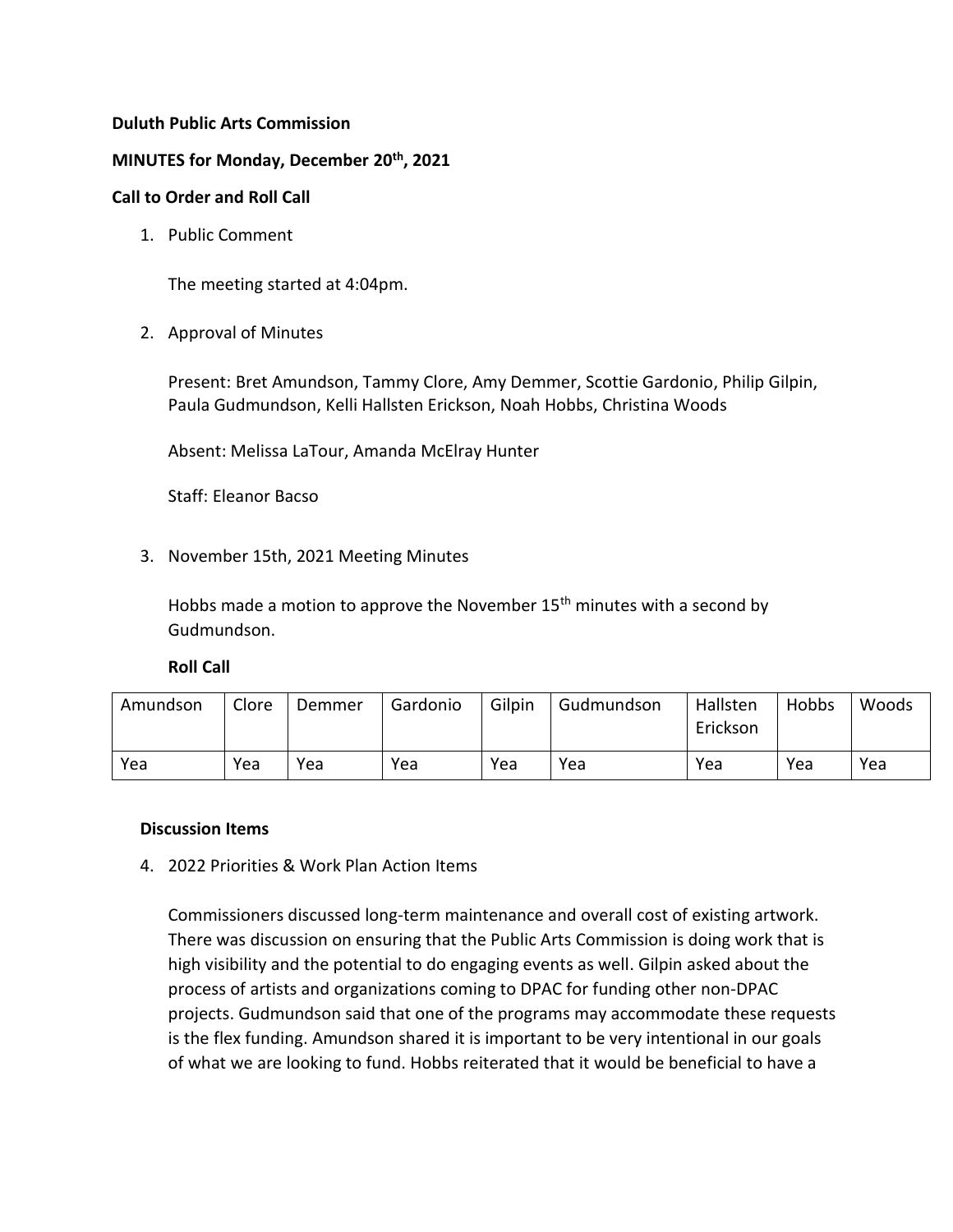flexible way that artists can approach us. Commissioners agreed that there will be development of subcommittees for these projects.

Gudmundson made a motion to adopt the 2022 work plan as presented to the commission with a second by Hobbs.

Demmer expressed concerned regarding sustainability and long-term funding. There was a discussion about developing these programs initially pilot programs. The commission agreed to identify co-chairs for the subcommittees of these areas.

# **Roll Call**

| Amundson | Clore | Demmer | Gardonio | Gilpin | Gudmundson | Hallsten<br>Erickson | Hobbs | Woods |
|----------|-------|--------|----------|--------|------------|----------------------|-------|-------|
| Yea      | Yea   | Yea    | Yea      | Yea    | Yea        | Yea                  | Yea   | Yea   |

# 5. Superior Street Art Walk Resolution

Bacso discussed the proposed resolution which read: resolution requesting the City Administration to commit staff time to explore implementing a permanent art walk on Superior Street.

Hobbs made a motion to accept the resolution as is. Second by Philip.

| Amundson | Clore | Demmer | Gardonio | Gilpin | Gudmundson | Hallsten<br>Erickson | Hobbs | Woods |
|----------|-------|--------|----------|--------|------------|----------------------|-------|-------|
| Yea      | Yea   | Yea    | Yea      | Yea    | Yea        | Yea                  | Yea   | Yea   |

# **Communications**

6. Staff Updates

Bacso shared the updates regarding the Duluth International Airport Rotation exhibition and that there has only been one submission to date. Bacso also shared parks' update that the grant funding for the Marten Trail that they have applied for is not applicable for public art. Bacso also shared that the meeting with Minnesota Power and Forecast Public Arts for the Electric Fetus wall mural will start soon.

Commissioner Hallsten Erickson introduced herself to the commission.